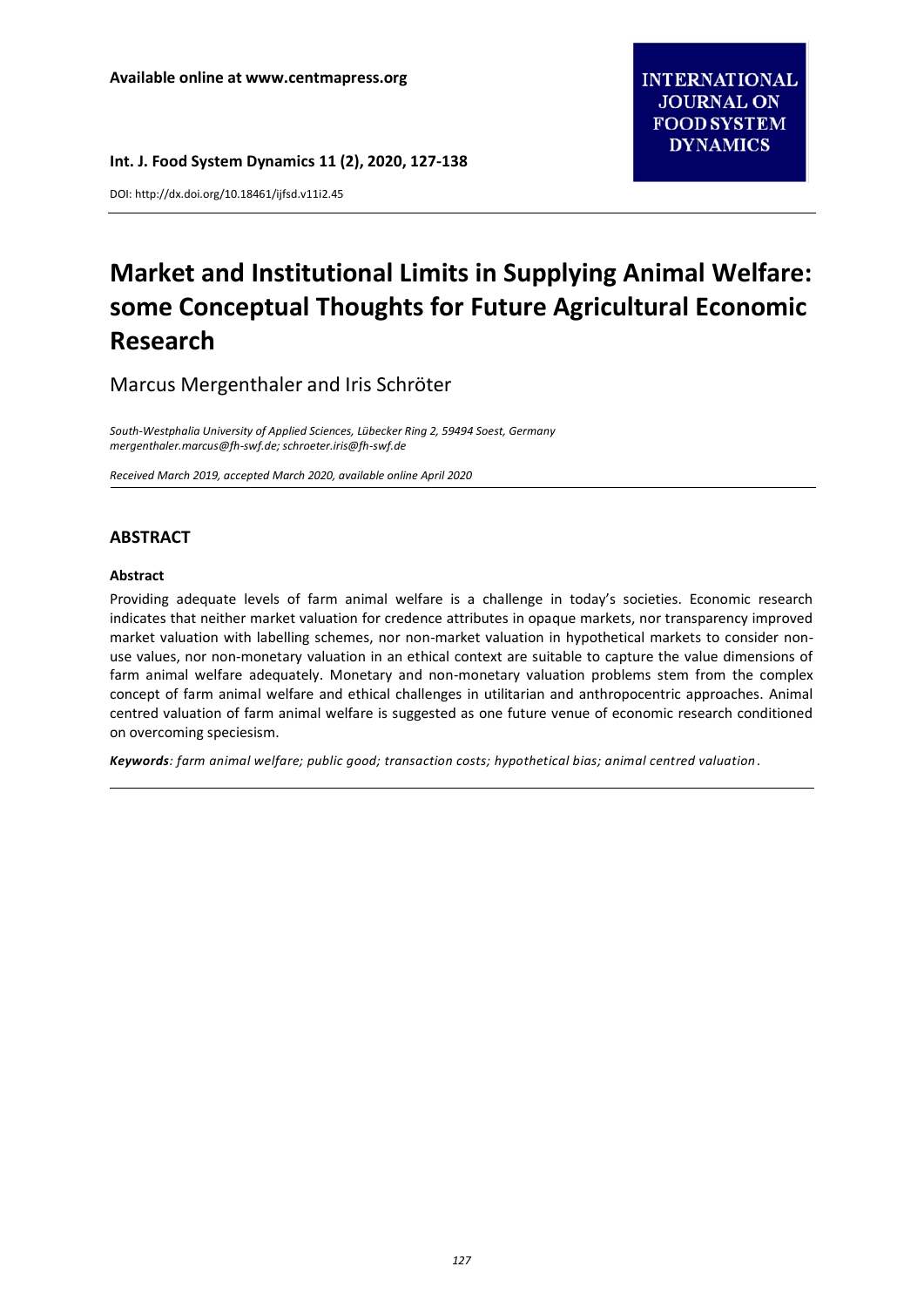## **1 Introduction**

Persistent and deep-rooted criticism of intensive animal husbandry systems (Deemer et al. 2011; Fraser 1997; Grandin 2014) indicates that the provision of farm animal welfare (FAW) might suffer from different forms of market and institutional failures (Carlson et al. 2007; Harvey et al 2013; Lagerkvist et al. 2003; Lusk et al. 2011). Thus, FAW is provided at suboptimal levels from a societal welfare perspective (e.g. Grethe 2017; Harvey et al. 2013). In the absence of reliable information about FAW, as a credence attribute, in existing markets for animal products mechanisms of adverse selection (cf. Akerlof 1978) might lead to suboptimal FAW provision. Within market-based approaches assuming the availability of better information, labelling programs are discussed and have been implemented widely to solve the adverse selection problem. Still these programs' successes remain limited indicated by generally low market shares (Heerwagen et al. 2015; Busch et al. 2020). Also, traditional government interventions are hardly able to provide a level of FAW that seems optimal within societies as high FAW standards might cause welfare losses for consumers who are not interested in FAW (e.g. Bennett 1997). At the same time institutional innovations are developed by market actors: In Germany an alliance of retailers and farmer organizations innovated an institutional setting (Schulze-Geisthövel 2018; Winkel et al. 2018). Within this system, farmers are financially compensated from a retailer fed fund when implementing higher FAW standards. Until 2018, the system worked without product segregation and without labelling products at the point-of-sale – thus introducing a quasi *private tax-and-subsidy-system* in the market. From these diverse perspectives, it is worthwhile to look at different institutional settings from an economic perspective in order to gain a better understanding of possible shortcomings of hitherto existing approaches and derive possible research needs.

In the following, a general literature review of basic economic considerations will be discussed with respect to the provision of FAW in agricultural animal husbandry. Due to different perspectives and experiences in the provision and valuation of animal welfare, it is worthwhile to consider different institutional frameworks from an economic perspective. The overall aim of this paper is to better understand possible deficits of previous FAW valuation studies constituting the basis for different institutional approaches. We aim to point out perspectives for new approaches and to derive possible research needs based on open research questions.

## **2 Asymmetric information and FAW as public good**

Labelling of FAW has been suggested as an instrument to increase FAW at farm level by improving market transparency and allowing better informed purchase decisions for consumers (Sullivan 2012). This approach holds as long as FAW can be considered as a private good which is tradable on markets. FAW as private good holds as long as rivalry and excludability in consumption is given. This applies for FAW that is completely coupled to a physical animal food product in a defined proportion and where the FAW-aspect cannot become aware to other persons than those consuming the physical product. However, this last assumption might be contested as individual consumers buying FAW labelled products contribute to the provision of FAW which can not be hidden from the general public and thus FAW gets public good character, i.e. all people knowing about animals kept in FAW improved labelling programs can enjoy this knowledge of improved FAW. Public goods' general characteristics are non-rivalry and non-excludability, i.e. as FAW is provided in a society no one can be excluded from enjoying this increased FAW and enjoying this increased FAW does not reduce consumption possibilities for others (Cowen 2006). Thus, if FAW is understood as a public good, its provision would be expected to suffer from free rider effects. Circumventing the free rider problem is attempted by market differentiation and creating *club goods* within private approaches. Implemented as private or public labelling, these approaches implicitly assume that for the public good FAW excludability can be created thus attempting to create a private good. However, Uehleke et al. (2018) show that stated demand for FAW in an individual situation is lower than in a collective situation indicating the difficulty to create excludability. These results challenge private as well as public labelling approaches for FAW and suggest to treat FAW as a public good. When Enneking (2019) finds low willingness-to-pay (WTP) for FAW in a real market experiment the public good character of FAW is neglected. The private vs. collective decision framework of Uehleke et al. (2018) could partly explain these low revealed WTP for FAW in a market experiment and low market shares of labelling programs (Busch et al. 2020).

## **3 Transaction costs, economies of scale and network externalities in a market context**

Low provision of FAW can also be understood as a network externality linked to supply- and demand-side economies of scale. Some authors also term this as the 'infant industry' argument (e.g. Hartmann et al. 2015).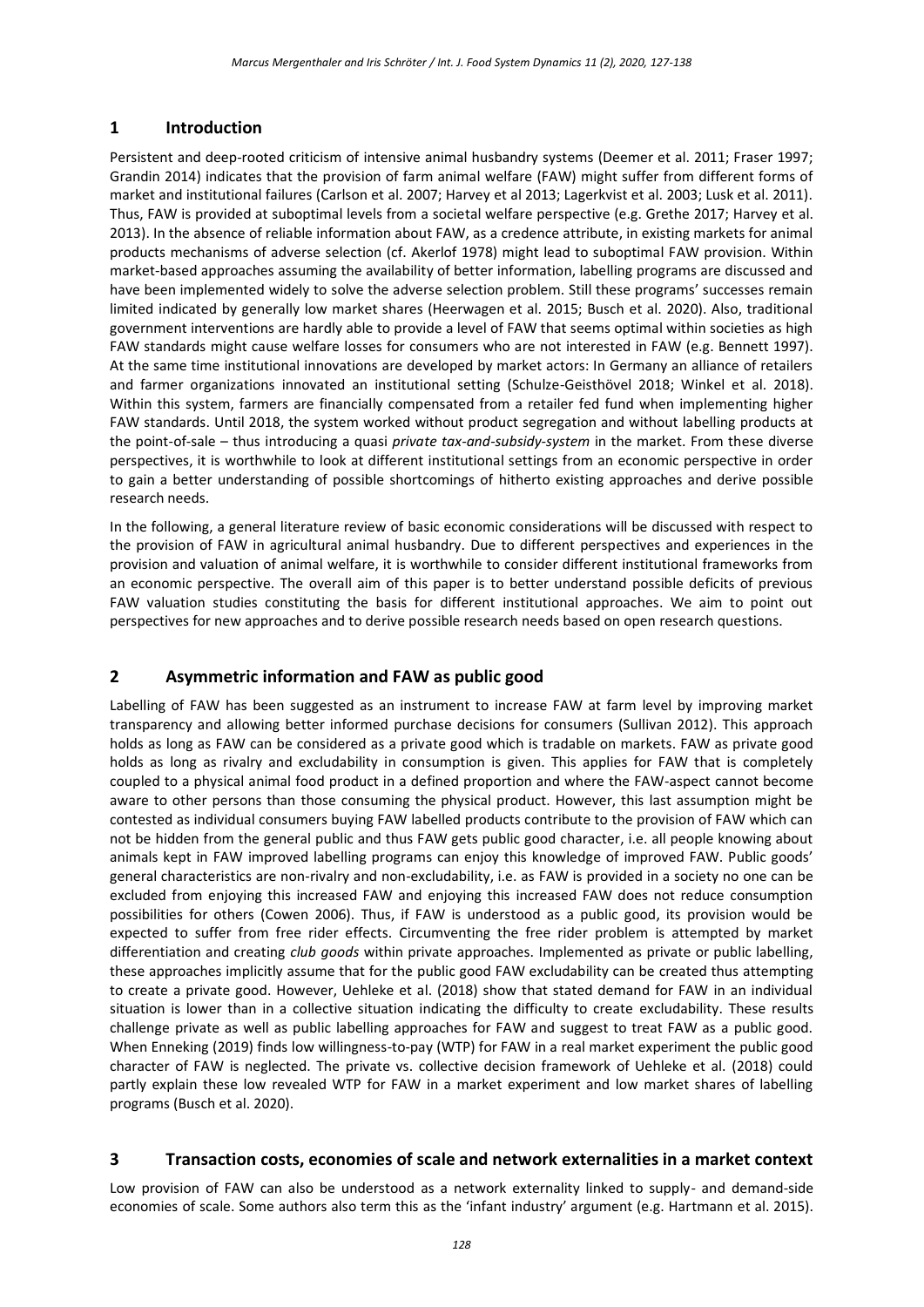Within nascent and marginal FAW labelling programs transaction costs are high and economies of scale cannot be realized yet.

Shelf prices of FAW products indicate pagatoric costs for consumers in terms of financial means required to purchase a product. Yet, additional calculatory costs might be linked to the purchase process of FAW products. For consumers, shelf prices of FAW products neglect high *transaction costs*, like information, search and transportation costs, as long as FAW products are not readily available in standard retail formats. In most cases, transportation costs would be pagatoric costs, as might be the case with some information costs if information has to be paid for. Larger shares of transaction costs might be rather calculatory costs for time spend by consumers for searching and transporting FAW products available in few and possibly distant retail formats. Valued at time's opportunity cost, no monetary flows of financial means are linked to these transaction costs while still being real, as time spend for searching and transporting might be considered utilityreducing. Through online-shopping and mail delivery, search costs might be reduced and transportation costs would be transformed into pagatoric logistic costs. Increasing possibilities to shop FAW products online give evidence of this.

Additional transaction costs stem from dispersed demand for FAW products. Pooling of FAW demand by consumers could accelerate development of supply of FAW products. Yet this pooling of demand requires collective action. Establishment of collective action is also linked with transaction costs. No single potential consumer of FAW products has incentives strong enough for pooling demand with other potential consumers. However, once this pooling would have been organized, all FAW-interested consumers would benefit. This illustrates a typical prisoner dilemma due to network externalities in demand. As soon as market shares of FAW increase and products become readily available in standard retail format, transaction costs for consumers will decrease. Thus, high transactions costs linked to dispersed demand and small supply quantities indicate economies of scale in demand and network externalities in pooling of demand.

On the supply side, actual demand linked to higher prices for farmers and supply-chain-actors would incentivise the provision of more FAW. Due to underdeveloped markets and a lack of observable market prices, stakeholders are dependent on WTP estimates. Single private actors with no market power lack incentives to invest in market developments. This partly linked to WTP studies that are said to suffer from hypothetical bias (see discussion below) and as calculatory consumer prices in nascent programs are prohibitive for growth (see discussion above). In addition, investments in the reputation and trustworthiness of a label program are only feasible if large product quantities can be included in the label program. Otherwise the per unit cost of building-up a label becomes prohibitive. Also processing, logistics and trade of FAW labelled products require large quantities to be produced and sold in order to realize economies of scale.

It can be concluded that multi-actor private initiatives are caught in lock-ins of a prisoner dilemma as no single market actor has incentives to invest in establishing label programs. If transaction costs for forming multiactor-initiatives decrease or if market actors with considerable market shares and market power take the initiative and if opportunity costs of neglecting labelling programs increase, market actors – especially those with market power or a number of smaller actors supported by government initiatives – will have more incentives to ally themselves for the establishment of labelling programs (cf. Grethe 2017).

## **4 Informational dilemmata and new governance structures**

Standard economic reasoning suggests government interventions including minimum standards, bans, subsidies and taxes (cf. Grethe 2017; Ingenbleek et al. 2012). Recent behavioural economic research and political economy considerations challenge such classical approaches (Carlsson et al. 2007; Harvey et al. 2013). This also applies to publicly funded and promoted classical information and education approaches that might not lead to better-informed consumer decisions due to information overload and possible information misconceptions of the complex FAW concept (cf. Buerke 2016; Fitzpatrick et al. 2016; Hoogland et al. 2007; Hotaling et al. 2015; Köcher et al. 2016). More information does not necessarily mean better information and more labels on food products might decrease willingness-to-pay (WTP) (e.g. Monier-Dilhan 2018). New governance structures for wider stakeholder participation, like deliberative polls or citizen assemblies, are discussed to allow better-informed decision-making regarding FAW (cf. Grethe 2017; Rovers et al. 2017; Schulze-Walgern et al. 2018) as they have been proposed and implemented in the valuation of complex dimensions of ecosystem-services considering divergent views of multiple stakeholders (Chee 2004; Kosoy et al. 2010; Lopes et al. 2018; Proctor et al. 2002; Wilson et al. 2002). As different segments of societies have different educational background and different levels of interest in forming future policies of FAW careful selection of participants and preparation for processes would be required.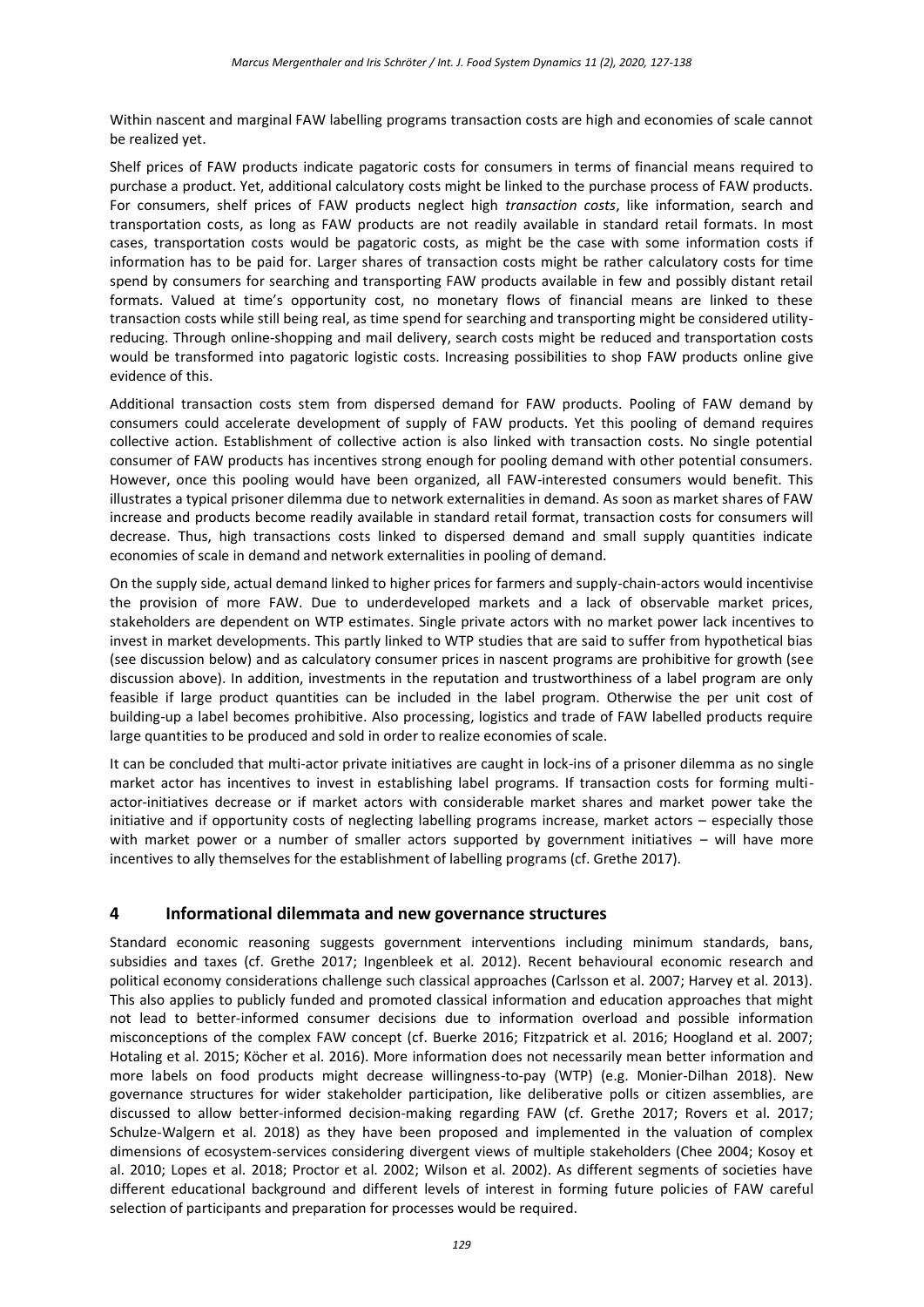## **5 Monetary valuation of FAW at societal level**

The provision of FAW is necessarily coupled with producing physical animal products indicating a conceptualization as positive external effect in production (Carlsson et al. 2007). On the consumption side, consumers' perceptions that certain aspects of livestock production give rise to low FAW are a potential source of disutility. This disutility may be associated with consumers' individual consumption of livestock products but also with other persons' consumption, e.g. if vegans feel ethically and emotionally offended by others in society eating animal products. The latter is a negative externality of consumption in society (Harvey et al. 2013), resulting in indirect costs associated with livestock production. In a societal transformation curve, the optimal level of providing animal products and FAW would be determined by the negative inverse relationship of the respective prices. While market prices of animal products are readily available, there is no market providing monetary price information on FAW. Price estimates for FAW would be required to determine a society's optimal production point. Yet, economic analyses of FAW suffer from a dearth of price information on FAW. Yet, several approaches have been employed or could be employed to derive prices for FAW independent of physical production (Yang et al. 2019).

WTP studies have been a common approach to give FAW a 'price'. A high number of WTP studies for FAW are available based on stated preferences. Yet most of them are said to suffer from different forms of hypothetical biases defined as the difference between stated and revealed WTP (Hensher 2010; Lagerkvist et al. 2010; Clark et al. 2017). In some other contexts, differences between stated and revealed preferences are also termed as citizen-consumer-duality or consumer-citizen-gap (e.g. Grethe 2017; Hartmann et al. 2015). These terms emphasize the difference between a private good character of animal products with certain FAW attributes for which *consumers* would show WTP in a market context and a public good character of FAW for which *citizens* would show WTP in a non-market context through supporting minimum standards and accepting the resulting higher market prices or through supporting a tax-and-subsidy system. From a more psychological perspective, the difference between stated and revealed WTP is referred to as attitude-behaviour-gap (e.g. Harvey et al. 2013; Hartmann et al. 2015). Several hypotheses have been brought forward to explain hypothetical bias in general and more specifically to FAW (cf. Hartmann et al. 2015):

Hypothetical bias in revealed vs. stated WTP studies might be linked to low vs. high involvement purchase decision situations linked to the basic concept of dual process model of thought. According to this model, one process is fast, intuitive and reliant on short cuts and heuristics (system 1), and one is controlled, analytic, slow, deliberate, and easily fatigued (system 2) (cf. Kahneman 2002 & 2011). In this context, WTP studies working with survey methods activate system 2 of analytic, deliberate and slow thinking as respondents are confronted with a previously unknown decision scenario. In these survey situations complex dimensions of FAW might rather lead to high WTP estimates compared to low involvement situations in daily shopping. In low involvement situations, participants in observational studies might rather remain in system 1 of fast thinking neglecting the complexities of FAW. Thus, remaining in system 1 might lead to purchase decisions revealing low WTP for FAW. In this context, Hartmann et al. (2015) refer to the 'meat antagonism' as one reason for hypothetical bias in WTP studies for FAW. Consumers feel empathetic about farm animals in survey situations. In these situations they are faced with the dilemma that animals have to be raised in confined systems and slaughtered for being able to enjoy meat, milk, eggs or any other animal product. Stated WTP for FAW could then be interpreted as the WTP for solving this dilemma also termed as cognitive dissonance in a high involvement survey situation where system 2 is active. Low involvement, routine purchase situations with low revealed WTP for FAW would indicate the psychological capability of humans within system 1 to suppress the meat antagonism dilemma. In such situations consumers use heuristics to delegate responsibility of solving the meat antagonism to supply chain actors to allow them quick and easy purchase decisions leading to low levels of revealed WTP for FAW.

In addition, strategic response behaviour to incentivise a broader and more diverse future supply of FAW products and to create future consumption options might lead to over-stating WTP (Bergeron et al. 2019; Lusk et al. 2007). Over-stating WTP for FAW sends strong signals to potential providers of FAW to invest in the builtup of necessary structures and networks. This might potentially cover high transaction costs in the formation of collective action as described above. Strategic response behaviour in overstating WTP for FAW might be considered as a short-cut of leaving the prisoner dilemma faced in dispersed demand for FAW on the side of consumers.

Due to a dominance of WTP studies based on stated preferences with potential hypothetical bias, more observational studies based on revealed preferences for FAW would be required (e.g. Enneking 2019; Olesen et al. 2010). Hedonic price analyses would be a possible solution to value FAW in real market settings. This approach assumes that the price of a good can be decomposed into prices of the attributes that make up that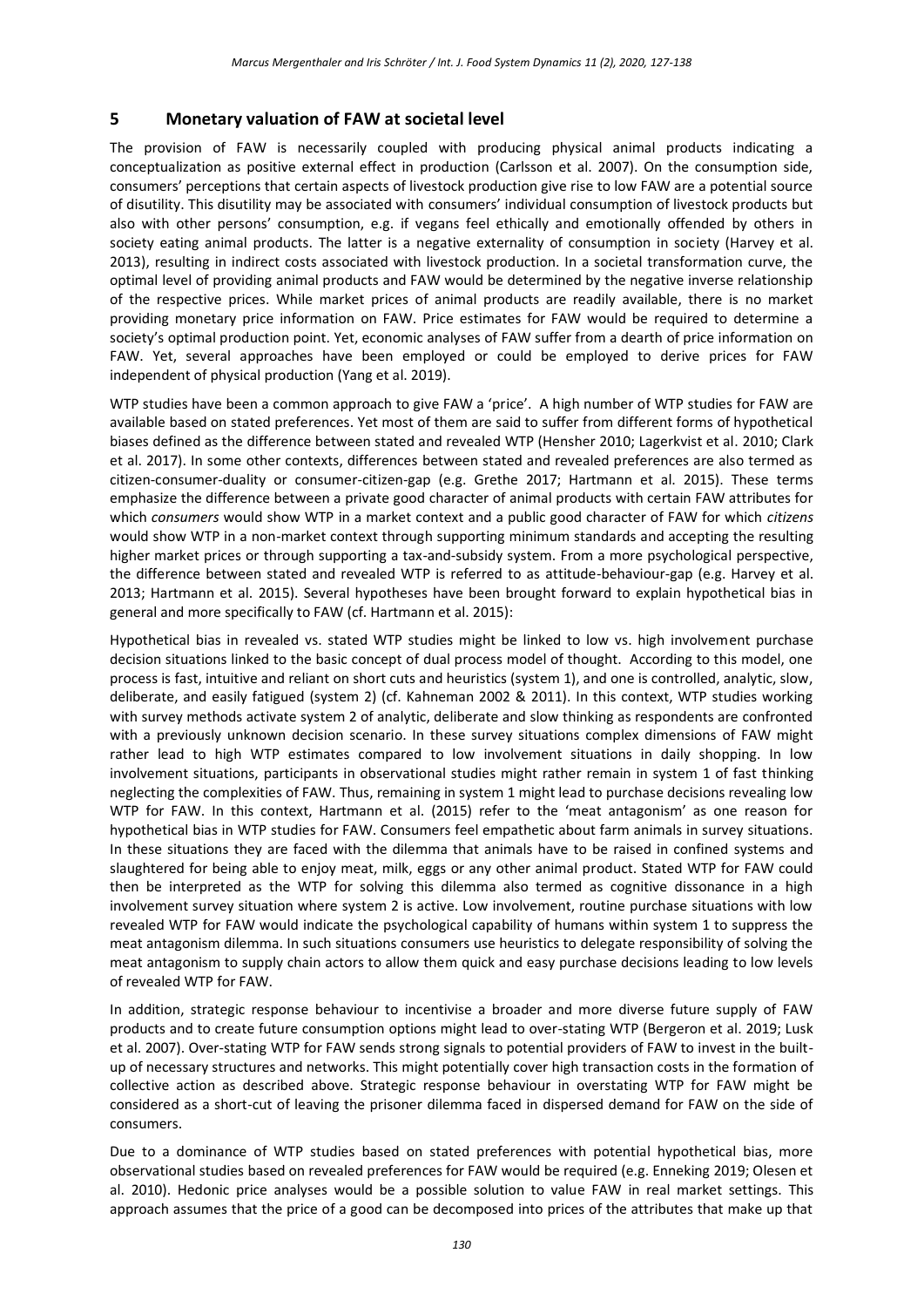good (Lancaster 1966) therefore being able to de-couple physical product attributes and FAW as a process quality attribute. Despite more but still limited numbers of FAW labelled products are on the market, few WTP studies based on hedonic price analyses are available (exceptions include Chang et al. 2010; Karipidis et al. 2005). Already Bennett (1995) concisely discusses the limitations associated with hedonic price analyses in the context of FAW:

"First, there is only a very limited number of livestock products on the market which have clear animal welfare friendly attributes in the eyes of consumers. Second, estimates of consumers' valuations of these attributes from purchasing behaviour still fail to capture public good and non-user aspects. Third, any analysis of existing animal welfare friendly production practices is necessarily ex-post and may be of little help with ex-ante analysis of possible legislation or codes of practice, except by analogy. Arguably, ex-ante analysis is of more use to policy makers."

While the number of animal products that have clear animal welfare characteristics in the eyes of the consumers might be considerably higher than in 1995 and thus would allow hedonic price analyses, the latter two aspects mentioned by Bennet (1995) are still true.

Non-monetary price trade-offs that could be transformed into monetary values would be an additional alternative to estimate WTP for FAW, e.g. time invested for caring for animals to improve FAW or time for lobbying FAW valued by the opportunity costs of time of the referred persons. The literature is characterized by a paucity of studies taking such approaches with respect to FAW but provides examples in other fields (Adamowicz et al. 1991; Matumoto 2014).

FAW credits – similar to CO2-credits – have been proposed as a market based approach in economics in an attempt to decouple markets for animal food products and FAW and deriving values for FAW (Lusk & Norwood 2011). Within such an innovative scheme, farmers (or any other animal care-giver) would be given property rights on the provision of FAW independent of physical production of animal food products. Such FAW credits could be traded independently from physical product flows and prices would be determined by supply and demand on a stock exchange similar institution. Credits could be bought by FAW concerned consumers directly irrespective of their dietary preferences for animal products or by any consumer representatives such as retailers in order to create larger demand and thus supply for FAW. The above described German 'Initiative for animal welfare' (Initiative Tierwohl) has had some of these components in its non-segregation design until 2018 – only that the price for the FAW measures were determined administratively and not based on system of supply and demand. In addition, donations to animal protection organizations working to improve FAW could be interpreted as a first proxy of such FAW credits (De Backer 2015; Haynes et al. 2004). So far, there is a lack of empirical research putting these monetary flows into relation with specific efforts to improve FAW, which would allow deriving monetary values for more specific FAW measures.

## **6 FAW as a complex good**

A comprehensive concept of FAW might be ambiguous and too complex for utility based WTP studies (cf. Serpell 2004; Mathews et al. 2007) whereby use and non-use values are typically considered. This might be similar to what has been discussed within ecological economics in the valuation of biodiversity (e.g. Bartkowski et al. 2015). Thus, a high complexity in defining what is meant by biodiversity might have similarities to defining FAW (e.g. Farnsworth et al. 2015). Some authors argue for valuing biodiversity like other abstract goods for instance 'justice' (Meinard et al. 2011), which give further indication of the challenges linked to the monetary valuation of FAW. Additionally, it is argued that aesthetic considerations lead to difficulties in monetary valuation (e.g. Martín-López et al. 2007 & 2008).

Similar to biodiversity, FAW is embedded in philosophical, religious and ethical contexts posing particular challenges to the monetary valuation of FAW (Potthast 2014; Spash 2009). Valuation studies in environmental economics indicate 'commodification' as violating people's moral standards leading to a crowding-out effect (Koysoy et al. 2010; Neuteleers et al. 2014). In general, crowding-out refers to the process of external incentives diminishing intrinsic motivation. Valuation studies of FAW might suffer from similar caveats (Bennett et al. 2002) leading to possible biased WTP estimates through protest answers to WTP-questions in a survey. Protest answers can lead to outliers in monetary WTP studies, which remain hidden in the calculation of mean values and lead to biased WTP for FAW (cf. Frey et al. 2018). Thus, moral goods would in principle elude monetary valuation because they are not accessible to exchange considerations within trade relations in a market nor in a non-market setting ('money for goods/products/services'). There is growing evidence of a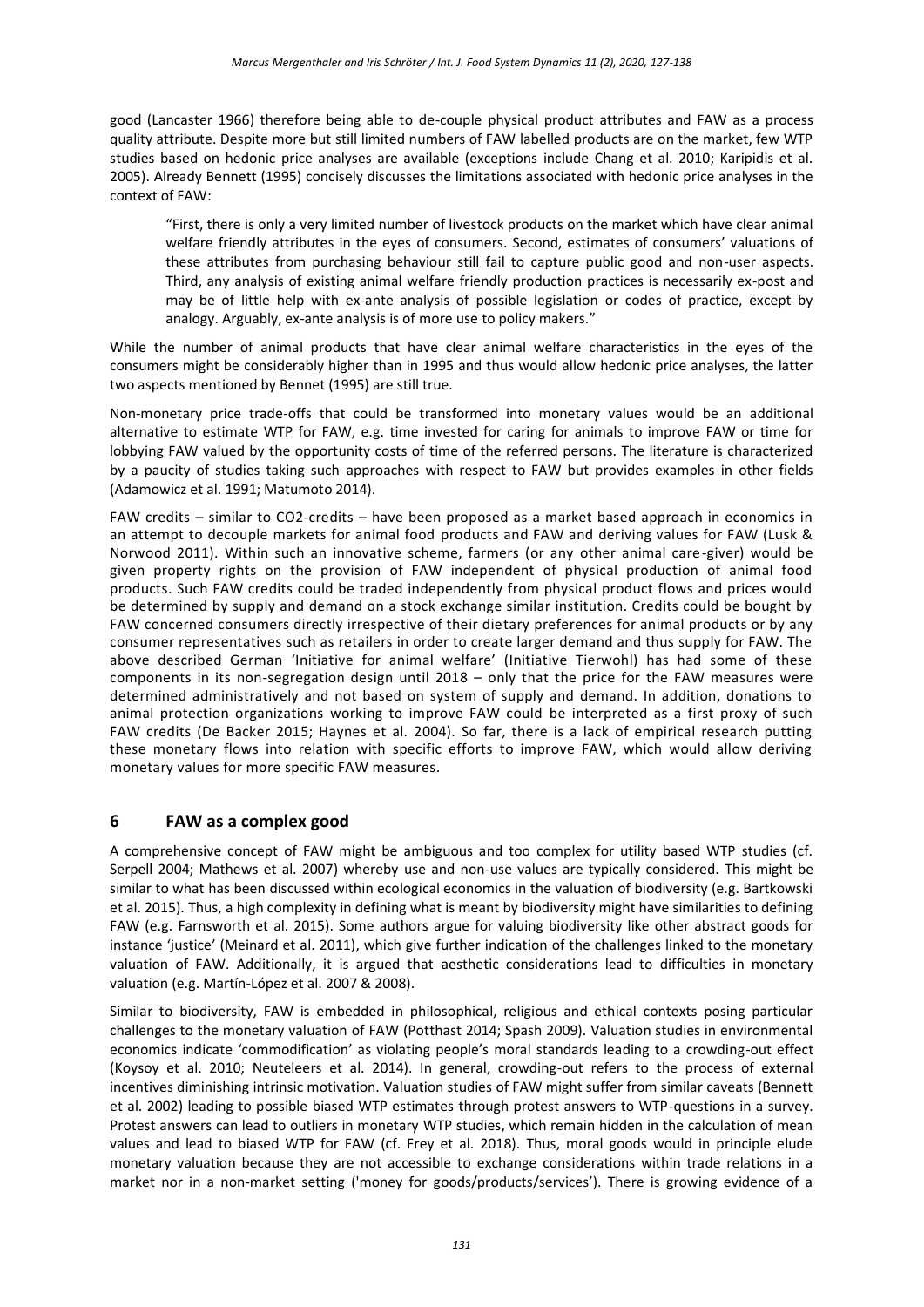strong foundation of FAW in complex animal ethic systems (Luy 2018) indicating a need for comprehensive and non-financial, social psychological and ethical valuation approaches (cf. Spash et al. 2009).

WTP studies on FAW based on stated preferences might further suffer from social desirability particularly when surveys are implemented in face-to-face interviews (Yang et al. 2019). These biases can be reduced by careful survey design including "cheap talk" scripts. An additional bias to be distinguished from social desirability in answering survey questions is termed as "purchase of moral satisfaction" (Bennett et al. 2002). Higher stated than real WTP for FAW stems from a "warm glow" that respondents get for demonstrating WTP to help a good cause, in this case for FAW. Demonstrating WTP for FAW might then also be linked to a positive self-image of respondents being higher within experiments than outside, i.e. stated WTP is higher than revealed WTP (Johansson-Stenman et al. 2012). These biases highlight the complex relationship between moral behaviour and the limits of monetary valuation.

A further challenge for WTP studies on FAW could be the existence of reference-dependent utilities. Reference dependence implies that the value that a person assigns to an attribute, e.g. a particular FAW attribute, is not based on its absolute level, but on its deviation from a reference level. The reference level may depend on past consumption, expectations, the status quo, or other reference points (Hu et al. 2006; Hasund et al. 2011). For example, if a consumer normally buys products with minimum FAW attributes and low prices, his or her reference points may differ from those that normally buy, for example, organically produced animal products with high animal welfare standards and high prices. If these reference points are not considered in WTP studies, a large heterogeneity in the data remains unexplained (Hasund et al. 2011). In double-bounded WTPstudies this problem is also known for starting-point-biases that have to be addressed (Mergenthaler et al. 2009). This could lead to an inefficiency of FAW approaches, as the formation of reference-depend utilities is not understood and thus no attempts can be made to influence the reference values in a targeted manner.

Additionally, also benefits and efforts for farmers providing FAW go beyond financial cost-benefit-analyses (Wildraut et al. 2018). Non-use values represent any other economic value farmers derive from FAW. These types of values may explain why farmers take actions to provide FAW beyond the requirements imposed by legislation, productivity and profitability considerations (e.g. Schreiner et al. 2017). Legal or financial incentivization thereby risks a crowding-out effect undermining farmers' intrinsic motivation for provision of FAW. This would be the case where farmers receive positive emotional feedbacks from their animals when they provide them with FAW enhancing technology, management or close human-animal-contacts. If these measures get incentivized externally they might become commodified and undermine intrinsic motivation for their provision. Lagerkvist et al. (2011) further developed the notion of non-use values in FAW by defining it as consisting of five theoretically distinct types: Pure non-use values, existence values, bequest values, option values and paternalistic altruism (cf. Hansson et al. 2018). Specifically, warm glow effects or impure altruism based on emotion-driven farmer-animal-relations further emphasize these non-monetary benefits and costs. Impure altruism refers to the possibility of animals to 'pay-back' to farmers higher FAW standards not only in terms of higher productivity with output that can be sold. Farmer benefits could also be constituted also in closer human-animal-relationships, i.e. farm animals would reward farmers emotionally for higher FAW measures. This would lead farmers to provide more FAW than what is rewarded monetarily in a market or is required by other institutional settings.

## **7 FAW between anthropocentrism speciesism**

So far, our discussion has taken an *anthropocentric perspective* neglecting animals' own perspectives and preferences (Johansson-Stenman 2006). In an *anthropocentric perspective* FAW is an instrument to provide psychological (solving cognitive dissonance) and ethical (compliance with moral obligations) welfare to humans. This necessarily has to be the case as animal science is only at the beginning to understand FAW from animals own perspective e.g. understanding positive emotional states of animals (e.g. Proctor et al. 2015; Zebunke et al. 2011). Thus, considerations of FAW is strictly human utility oriented (Sullivan 2012). In this utilitarianism view (cf. Cowen 2006) only information about human utility measured within real or hypothetical monetary or non-monetary markets or institutions is employed. FAW is accounted indirectly through human WTP for FAW in the absence of WTP studies for animals themselves. One shortcoming of this perspective is that it assumes humans to be able to assess FAW in their own view. Several studies highlight the difficulty to define FAW properly (e.g. Grethe 2017) and that there is neither a consensus in animal sciences nor among animal sciences and society (Carenzi et al. 2009; Puppe et al. 2012; Hemsworth et al. 2015).

In naturalistic based animal behaviour studies animals are treated paternalistically with apodictic claims (e.g. D'Silva 2006). Implicitly they assume FAW to be a *meritorious good* whereby some people claim to have a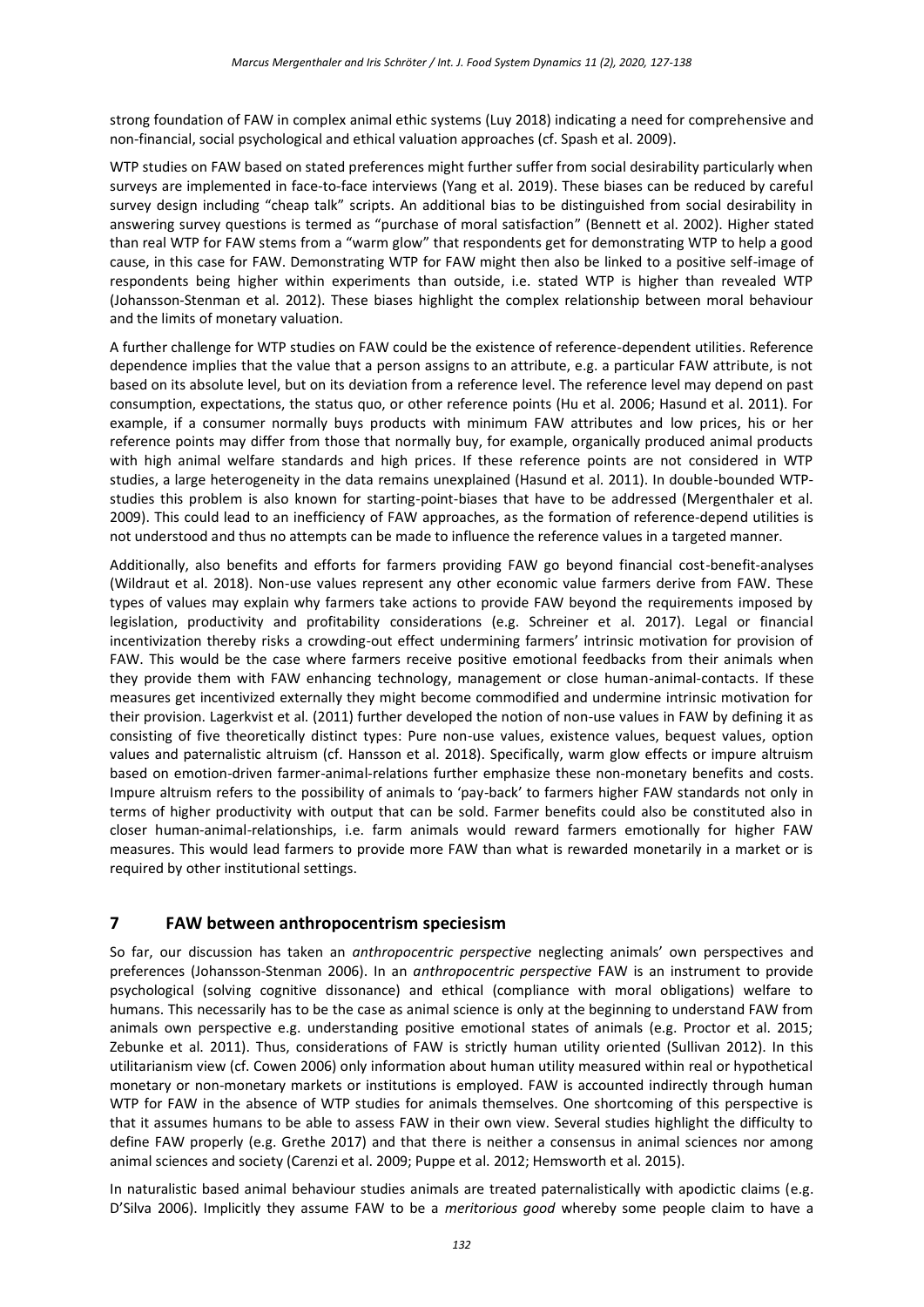better understanding of what seems to be the right level of FAW (Dawkins 1998). Thereby, animals are not allowed to be included in societies' and markets' trading and negotiation relations directly. Within such an approach, improving FAW is assumed to be detached from any resource competition. However, providing FAW may require resources directly or indirectly through less productive physical production and less efficient use of natural resources. Therefore, animals' preferences under consideration of trade-offs and substitutional effects with other scarce resources should be known to include animals more directly in the market and trading relations about FAW.

If humans are not able to assess animals' own perspective on FAW yet, the utilitarian view of FAW might be misleading. Allowing animals to participate directly in trade with scarce resources in society would allow these trade-offs to be balanced. However, there is a dearth of WTP studies based on monetary or non-monetary prices considering *animals' preferences* estimated by animal behaviour. With such approaches, FAW claims could be objectivized, transformed into resource requirements (Dawkins 1990), then transformed into monetary values and finally be compared to market valuations of humans. Different attempts have been made, for instance whereby "demand curves" for hogs have been estimated by putting food or social contact in exchange for physical efforts (Matthews et al. 1994; Pedersen et al. 2002). Physical efforts could then be transformed into monetary values by linking them also with access to feed. A similar study looked at demand of calves for social contact (Holm et al. 2002), at cows for outdoor access (von Keyserlingk et al. 2017) and the demand of hens for litter vs. food was tested (Dawkins 1993). In this way, animals' trade-off decisions between feed and non-physical welfare aspects can be used to attach "prices" to these non-physical welfare measures by relating the value of feed forfeit to the efforts invested to receive non-physical welfare (e.g. access to outdoor pastures). This would have some similarities to the travel cost method (TCM) used in environmental economics to measure the value of nature reserves from a human perspective, i.e. willingness of persons to spend efforts to enjoy a certain landscape (Brown et al. 1984). Only few specific aspects of FAW measures have been investigated for few farm animals with these approaches yet. Additionally, few attempts have been made yet to monetarize demand curves of farm animals for specific FAW measures. Lusk et al. (2011) already concluded:

"Although we are aware of economists conducting experiments with animals to test economic theories of consumer choice and of animal scientists conducting experiments with animals to determine relative preferences for different components of a production system, we are unaware of joint efforts to determine the economic value animals place on production systems similar to the kind of human consumer preference work done for cost-benefit analysis. This is an area that is ripe for future research, especially for those interested in non-speciest cost-benefit analysis."

It is not clear yet why these earlier suggestions have not been taken up in agricultural economics research. This might be linked to the fact that animal centred valuation does provide interesting information on the preferences of animals. Yet, they provide valid results only for the behavioural dimension of animal welfare but not for animal health and emotional states which constitute the other dimensions of animal welfare as defined by Fraser (2008). Brain scientists can evoke powerful emotional responses by localized electrical stimulation of the brain applied to distinct brain regions, similar across all mammalian species ever tested. At least seven types of emotional arousal can be evoked: seeking, rage, fear, lust, care, panic/grief and play (Panksepp 2011). These different emotional states of farm animals are hardly considered in FAW-studies. In consequence a use of these approaches for "cost-benefit analysis" is not useful, as animal welfare can only be accomplished if a good state is achieved for all of its dimensions. Here the discussion comes back to FAW as a meritorious good (Dawkins 1998).

## **8 Future research directions**

Based on the above considerations, we highlight some research directions to deepen our knowledge on the valuation of FAW with the aim of giving private sector and public policy interventions a better foundation.

In WTP-studies on FAW, not only mean values should be aimed for, but rather a better understanding is required why respondents give extreme values or reject the exercise altogether. This would give better empirical evidence of people's rejection of monetary reasoning about FAW and supporting the notion of ethical questions involved. Determinants of ethical considerations should be analysed in more detail.

Dual models of information processing taking advantage of Kahneman's system 1 and system 2 concept might be a venue to better understand differences between stated and revealed WTP estimates for FAW. More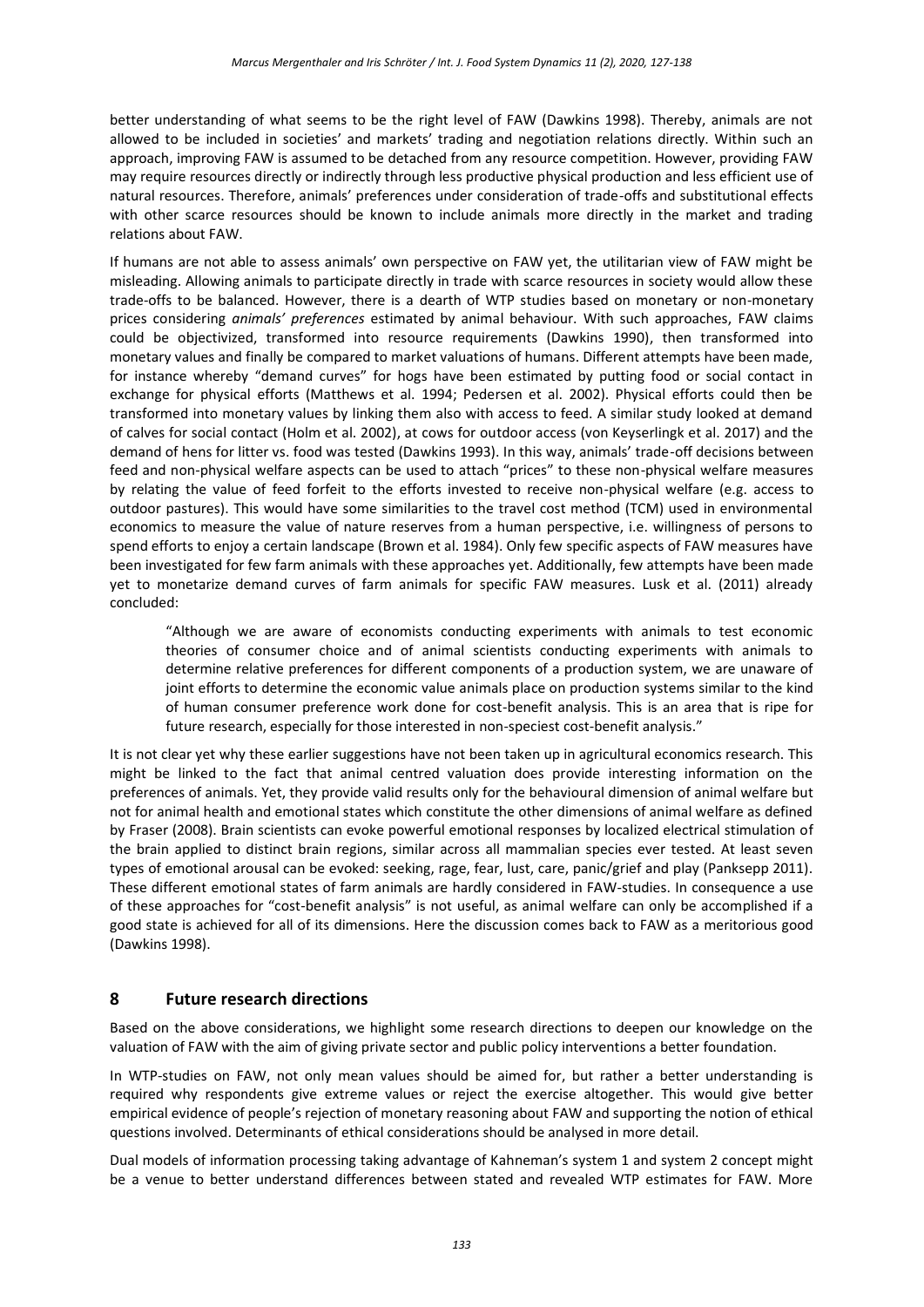empirical research would be required to test these linkages. This also calls for more observational studies and real-world experiments.

Valuing FAW poses complex problems within traditional WTP studies similar to what has been observed in the valuation of biodiversity. New approaches and concepts in a rich literature on the valuation of biodiversity, like concepts of valuing complex goods, could be transferred to the valuation of FAW. Also possible crowding-out effects due to moral concerns about commodification of FAW have to be considered.

Due to high complexities in valuing FAW within government interventions, new participation mechanisms in forming of the political will are required but have not been analysed in the area of FAW. Deliberative polls, citizen assemblies and similar approaches should be tested and evaluated from a scientific perspective, if they are able to provide better valuation of FAW and better informed political decision-making on FAW. In this context it would also be interesting to research if a distinction could be made where research is necessary to improve FAW and where the lack of political action is the cause for stagnation, i.e. research that analyses the transformational aspects of FAW policy making taking into considerations of political economy.

WTP-studies from animals' own perspective on FAW are required. For this purpose, economists should collaborate with animal ethologists to integrate these two perspectives into the development of a FAW framework that considers animals' own views. In this framework, animals would have to make choices to receive more FAW by renouncing other benefits (e.g. how much feed is an animal willing to renounce to gain more space). By attaching monetary values to the amount of benefits renounced it would be possible to link these values to human monetary trading systems. This would help to reduce anthropocentric and paternalistic approaches to the provision of FAW.

Our research recommendations focus on aspects of better understanding the valuation of FAW and fill respective knowledge gaps. We consider this as necessary fundamental agricultural economic research. Based on these results more research in other fields will then be required to transform this improved knowledge into practical policy recommendations. These legal and policy research requirements are beyond the scope of the presented analysis.

## **Acknowledgements**

This study is part of the joint research project "SocialLab – Nutztierhaltung im Spiegel der Gesellschaft". The project has been funded by the Federal Ministry of Food and Agriculture (BMEL) by decision of the German Bundestag. Within the innovation funding the project is managed by the Federal Office for Food and Agriculture (BLE). Special thanks go to the colleagues in the project for many fruitful background discussions.

## **References**

- Adamowicz, W. L., Graham-Tomasi, T. (1991). Revealed preference tests of nonmarket goods valuation methods. *Journal of Environmental Economics and Management*, **20**(1): 29-45.
- Akerlof, G. A. (1978). The market for "lemons": Quality uncertainty and the market mechanism. *Uncertainty in Economics*: 235-251.
- Bartkowski, B., Lienhoop, N., and Hansjürgens, B. (2015). Capturing the complexity of biodiversity: A critical review of economic valuation studies of biological diversity. *Ecological Economics*, **113**: 1-14.
- Bennett, R. (1995). The value of farm animal welfare. *Journal of Agricultural Economics*, **46**(1): 46-60.
- Bennett, R. M. (1997). Farm animal welfare and food policy. *Food policy*, **22**(4): 281-288.
- Bennett, R. M., Anderson, J., and Blaney, R. J. (2002). Moral intensity and willingness to pay concerning farm animal welfare issues and the implications for agricultural policy. *Journal of Agricultural and Environmental Ethics*, **15**(2): 187-202.
- Bergeron, S., Doyon, M., and Muller, L. (2019). Strategic response: A key to understand how cheap talk works. *Canadian Journal of Agricultural Economics*, **67**: 75-83.
- Brown Jr, G., Mendelsohn, R. (1984). The hedonic travel cost method. *The review of economics and statistics*: 427-433.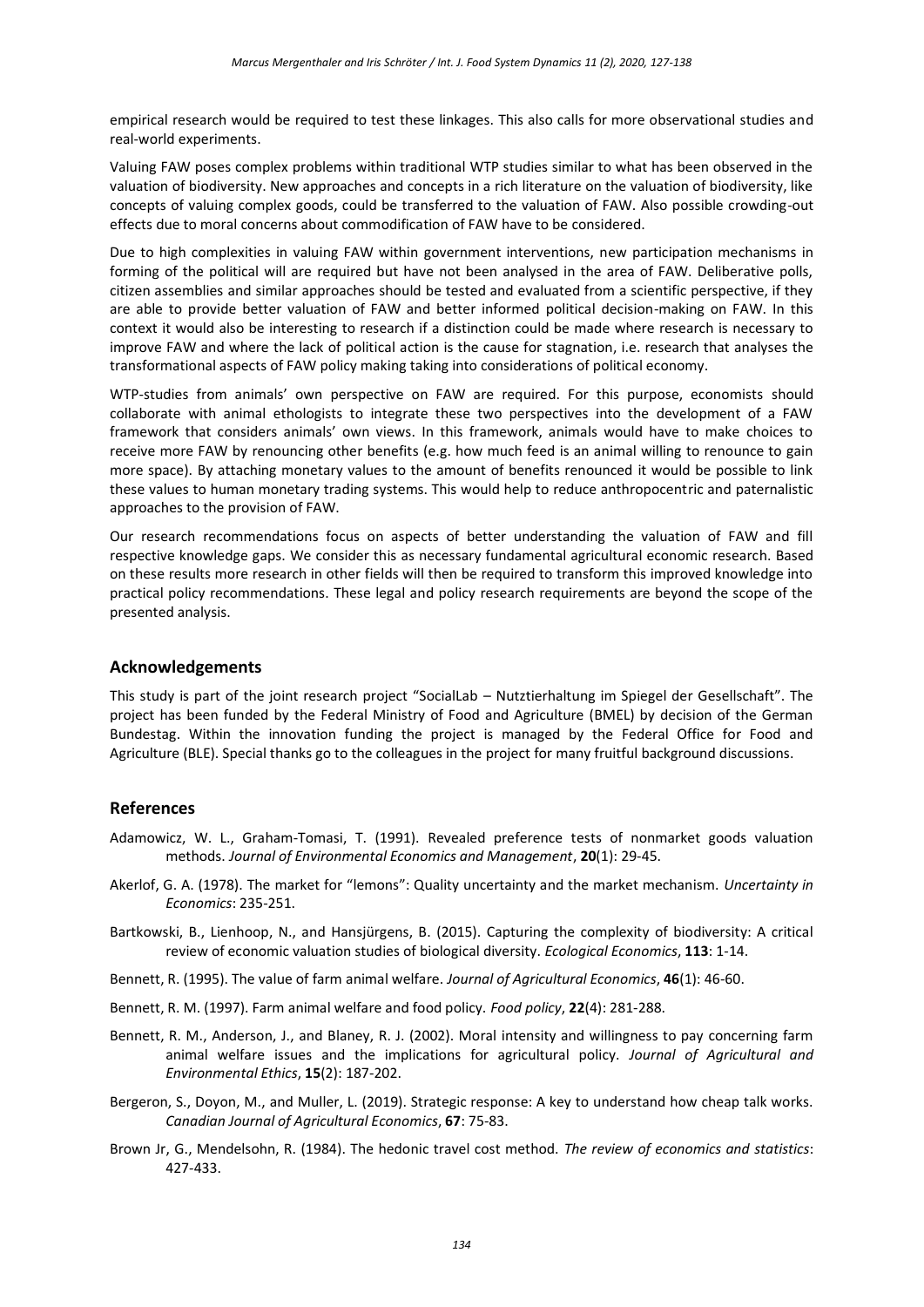- Buerke, A. (2016). Nachhaltigkeit und Consumer Confusion am Point of Sale: Eine Untersuchung zum Kauf nachhaltiger Produkte im Lebensmitteleinzelhandel. Springer-Verlag.
- Busch, G., Spiller, A. (2020). Warum wir eine Tierschutzsteuer brauchen: Die Bürger-Konsumenten-Lücke. Diskussionsbeitrag, No. 2001, Georg-August-Universität Göttingen, Department für Agrarökonomie und Rurale Entwicklung (DARE), Göttingen.
- Carenzi, C., Verga, M. (2009). Animal welfare: review of the scientific concept and definition. *Italian Journal of Animal Science*, **8**(sup1): 21-30.
- Carlsson, F., Frykblom, P., and Lagerkvist, C. J. (2007). Farm animal welfare—Testing for market failure. *Journal of Agricultural and Applied Economics*, **39**(1): 61-73.
- Chang, J. B., Lusk, J. L., and Norwood, F. B. (2010). The price of happy hens: A hedonic analysis of retail egg prices. *Journal of Agricultural and Resource Economics*: 406-423.
- Chee, Y. E. (2004). An ecological perspective on the valuation of ecosystem services. *Biological conservation*, **120**(4): 549-565.
- Clark, B., Stewart, G. B., Panzone, L. A., Kyriazakis, I., and Frewer, L. J. (2017). Citizens, consumers and farm animal welfare: A meta-analysis of willingness-to-pay studies. *Food Policy*, **68**: 112-127.
- Cowen, T. (2006). Market failure for the treatment of animals. *Society*, **43**(2): 39-44.
- Dawkins, M. S. (1983). Battery hens name their price: consumer demand theory and the measurement of ethological 'needs'. *Animal Behaviour*, **31**(4): 1195-1205.
- Dawkins, M. S. (1990). From an animal's point of view: motivation, fitness, and animal welfare. *Behavioral and brain sciences*, *13*(1): 1-9.
- Dawkins, M. S. (1998). Evolution and animal welfare. *The Quarterly Review of Biology*, **73**(3): 305-328.
- Deemer, D. R., Lobao, L. M. (2011). Public concern with farm-animal welfare: Religion, politics, and human disadvantage in the food sector. *Rural Sociology*, **76**(2): 167-196.
- De Backer, C. J., and Hudders, L. (2015). Meat morals: relationship between meat consumption consumer attitudes towards human and animal welfare and moral behavior. *Meat science*, **99**: 68-74.
- D'Silva, J. (2006). Adverse impact of industrial animal agriculture on the health and welfare of farmed animals. Integrative *Zoology*, **1**(1): 53-58.
- Enneking, U. (2019). Kaufbereitschaft bei verpackten Schweinefleischprodukten im Lebensmitteleinzelhandel Realexperiment und Kassenzonen-Befragung. Bereich Agrar- und Lebensmittelmarketing, Hochschule Osnabrück.
- Farnsworth, K. D., Adenuga, A. H., and De Groot, R. S. (2015). The complexity of biodiversity: A biological perspective on economic valuation. *Ecological Economics*, **120**: 350-354.
- Fraser, D. (2008) Understanding animal welfare. In: *Acta Veterinaria Scandinavica*, **50** (Suppl 1).
- Frey, U. J., Pirscher, F. (2019). Distinguishing protest responses in contingent valuation: A conceptualization of motivations and attitudes behind them. *PloS one*, **14**(1): e0209872.
- Fitzpatrick, R., Locock, L. (2016). The front of pack nutrition information panel: using novel methods to explore consumer decision making at point of choice during routine supermarket shopping. Doctoral dissertation, University of Oxford.
- Fraser, D., Weary, D. M., Pajor, E. A., and Milligan, B. N. (1997). A scientific conception of animal welfare that reflects ethical concerns.
- Grandin, T. (2014). Animal welfare and society concerns finding the missing link. *Meat science*, **98**(3): 461-469.
- Grethe, H. (2017). The economics of farm animal welfare. *Annual Review of Resource Economics*, **9**: 75-94.
- Hartmann, M., Simons, J. (2015). The Farm Animal Welfare-Dilemma: Can concerted Action of the Value Chain be a solution? In 148th Seminar, November 30-December 1, 2015, The Hague, The Netherlands (No. 229280). European Association of Agricultural Economists.
- Hansson, H., Manevska-Tasevska, G., and Asmild, M. (2018). Rationalising inefficiency in agricultural production–the case of Swedish dairy agriculture. *European Review of Agricultural Economics*.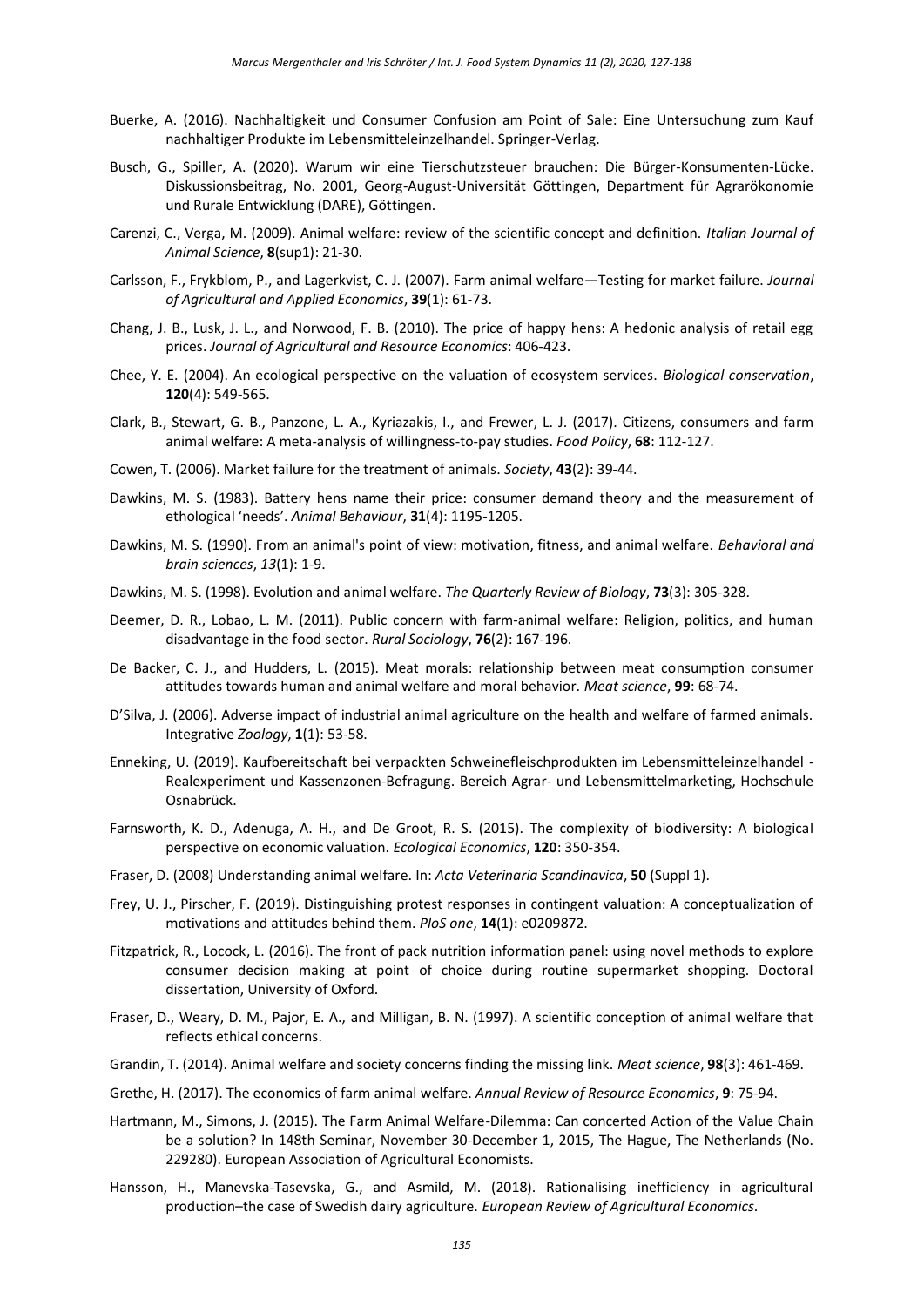- Harvey, D., Hubbard, C. (2013). Reconsidering the political economy of farm animal welfare: An anatomy of market failure. *Food Policy*, **38**: 105-114.
- Haynes, M., Thornton, J., and Jones, S. C. (2004). An exploratory study on the effect of positive (warmth appeal) and negative (guilt appeal) print imagery on donation behaviour in animal welfare.
- Heerwagen, L. R., Mørkbak, M. R., Denver, S., Sandøe, P., and Christensen, T. (2015). The role of quality labels in market-driven animal welfare. *Journal of Agricultural and Environmental Ethics*, **28**(1): 67-84.
- Hemsworth, P. H., Mellor, D. J., Cronin, G. M., and Tilbrook, A. J. (2015). Scientific assessment of animal welfare. *New Zealand Veterinary Journal*, **63**(1): 24-30.
- Hensher, D. A. (2010). Hypothetical bias, choice experiments and willingness to pay. *Transportation Research Part B: Methodological*, **44**(6): 735-752.
- Holm, L., Jensen, M. B., and Jeppesen, L. L. (2002). Calves' motivation for access to two different types of social contact measured by operant conditioning. *Applied Animal Behaviour Science*, **79**(3): 175-194.
- Hoogland, C. T., de Boer, J., and Boersema, J. J. (2007). Food and sustainability: Do consumers recognize, understand and value on-package information on production standards? *Appetite*, **49**(1): 47-57.
- Hotaling, J. M., Cohen, A. L., Shiffrin, R. M., and Busemeyer, J. R. (2015). The dilution effect and information integration in perceptual decision making. *PloS one*, **10**(9): e0138481.
- Ingenbleek, P. T., Immink, V. M., Spoolder, H. A., Bokma, M. H., and Keeling, L. J. (2012). EU animal welfare policy: Developing a comprehensive policy framework. *Food Policy*, **37**(6): 690-699.
- Johansson-Stenman, O. (2006). Should animal welfare countWorking Papers in Economics, (197), Göteborg University. School of Business, Economics and Law.
- Johansson-Stenman, O., Svedsäter, H. (2012). Self-image and valuation of moral goods: Stated versus actual willingness to pay. *Journal of Economic Behavior & Organization*, **84**(3): 879-891.
- Kahneman, D. (2002). Maps of bounded rationality: A perspective on intuitive judgment and choice. *Nobel prize lecture*, **8**: 351-401.
- Kahneman, D., Egan, P. (2011). Thinking, fast and slow. New York: Farrar, Straus and Giroux.
- Karipidis, P., Tsakiridou, E., Tabakis, N., and Mattas, K. (2005). Hedonic analysis of retail egg prices. *Journal of Food Distribution Research*, **36**(3): 68.
- Hasund K.P., Kataria, M. and Lagerkvist C. J. (2011). Valuing public goods of the agricultural landscape: a choice experiment using reference points to capture observable heterogeneity. *Journal of Environmental Planning and Management*, **54**: 31-53
- Hu W., Adamowicz, W.L., Veeman M. M. (2006). Labeling context and reference point effects in models of food attribute demand. *American Journal of Agricultural Economics*, **88**: 1034-1049.
- Köcher, S., Holzmüller, H. H. (2014). Zu viel des Guten? Eine Analyse der Wirkung von Verbraucherschutzinformation. *Schmalenbachs Zeitschrift für betriebswirtschaftliche Forschung*, **66**(4): 306-343.
- Kosoy, N., Corbera, E. (2010). Payments for ecosystem services as commodity fetishism. *Ecological economics*, **69**(6): 1228-1236.
- Lagerkvist, C. J., Frykblom, P., and Carlsson, F. (2003). Farm Animal Welfare-testing for market failure. *Working Papers in Economics*, **119**.
- Lagerkvist, J. C., Hansson, H., Hess, S., and Hoffman, R. (2011). Provision of farm animal welfare: Integrating productivity and non-use values. *Applied Economic Perspectives and Policy*, **33**(4): 484-509.
- Lagerkvist, C. J., Hess, S. (2010). A meta-analysis of consumer willingness to pay for farm animal welfare. *European Review of Agricultural Economics*, **38**(1): 55-78.
- Lagerkvist, C. J., Hansson, H., Hess, S. and Hoffman, R. (2011). Provision of Farm Animal Welfare: Integrating Productivity and Non-Use Values. *Applied Economic Perspectives and Policy*, **33**: 484-509.
- Lancaster, K. J. (1966). A new approach to consumer theory. *Journal of political economy*, **74**(2): 132-157.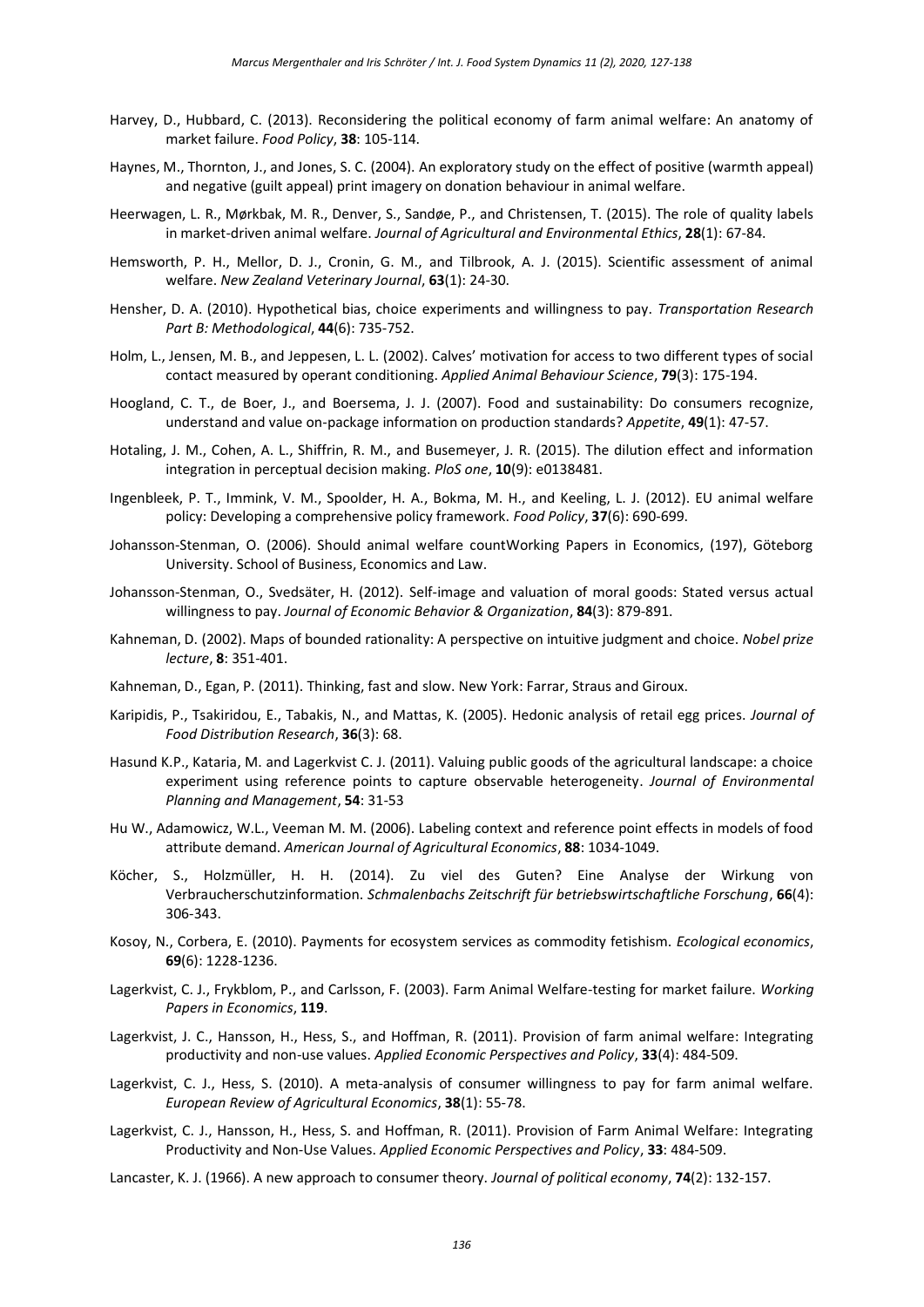- Lopes, R., Videira, N. (2018). Bringing stakeholders together to articulate multiple value dimensions of ecosystem services. *Ocean & Coastal Management*, **165**: 215-224.
- Lusk, J. L., McLaughlin, L., and Jaeger, S. R. (2007). Strategy and response to purchase intention questions. *Marketing letters*, **18**(1-2): 31-44.
- Luy, J. (2018). Der faire Deal. Basis eines neuen Rechtsverständnisses im Tier-, Natur- und Umweltschutz. Nomos.
- Lusk, J. L., Norwood, F. B. (2011). Animal welfare economics. *Applied Economic Perspectives and Policy*, **33**(4): 463-483.
- Martín-López, B., Montes, C., and Benayas, J. (2007). The non-economic motives behind the willingness to pay for biodiversity conservation. *Biological conservation*, **139**(1-2): 67-82.
- Martín-López, B., Montes, C., and Benayas, J. (2008). Economic valuation of biodiversity conservation: the meaning of numbers. *Conservation Biology*, **22**(3): 624-635.
- Mathews, S., Herzog, H. A. (1997). Personality and attitudes toward the treatment of animals. *Society & animals*, **5**(2): 169-175.
- Matthews, L. R., Ladewig, J. (1994). Environmental requirements of pigs measured by behavioural demand functions. *Animal behaviour*, **47**(3): 713-719.
- Matsumoto, S. (2014). The opportunity cost of pro-environmental activities: Spending time to promote the environment. *Journal of Family and Economic Issues*, **35**(1): 119-130.
- Meinard, Y., Grill, P. (2011). The economic valuation of biodiversity as an abstract good. *Ecological Economics*, **70**(10): 1707-1714.
- Mergenthaler, M., Weinberger, K., and Qaim, M. (2009). Consumer valuation of food quality and food safety attributes in Vietnam. *Review of Agricultural Economics*, **31**(2): 266-283.
- Monier-Dilhan, S. (2018). Food labels: consumer's information or consumer's confusion. *OCL*, **25**(2): D202.
- Neuteleers, S., Engelen, B. (2015). Talking money: How market-based valuation can undermine environmental protection. *Ecological Economics*, **117**: 253-260.
- Olesen, I., Alfnes, F., Røra, M. B., and Kolstad, K. (2010). Eliciting consumers' willingness to pay for organic and welfare-labelled salmon in a non-hypothetical choice experiment. *Livestock Science*, **127**(2-3): 218- 226.
- Panksepp, J. (2011). Cross-species affective neuroscience decoding of the primal affective experiences of humans and related animals. *PloS one*, **6**(9): e21236.
- Pedersen, L. J., Jensen, M. B., Hansen, S. W., Munksgaard, L., Ladewig, J., and Matthews, L. (2002). Social isolation affects the motivation to work for food and straw in pigs as measured by operant conditioning techniques. *Applied Animal Behaviour Science*, **77**(4): 295-309.
- Potthast, T. (2014). The values of biodiversity: philosophical considerations connecting theory and practice. *Concepts and Values in Biodiversity*: 148-162.
- Rovers, A., Mergenthaler, M., Wildraut, C., Sonntag, W. I., v. Meyer-Höfer, M., and Christoph-Schulz, I. (2017): Roundtable on hotspots in livestock production – A mixed-methods-approach for a better understanding of farmers' and consumers' views. Contribution presented at the XV EAAE Congress, "Towards Sustainable Agri-food Systems: Balancing Between Markets and Society", August 29th – September 1st, 2017, Parma
- Proctor, W., Drechsler, M. (2003). Deliberative multi-criteria evaluation: a case study of recreation and tourism options in Victoria, Australia. In European Society for Ecological Economics, Frontiers 2 Conference (11-15).
- Proctor, H. S., Carder, G. (2015). Measuring positive emotions in cows: Do visible eye whites tell us anything?. *Physiology & behavior*, **147**:1-6.
- Puppe, B., Zebunke, M., Düpjan, S., and Langbein, J. (2012). Kognitiv-emotionale Umweltbewältigung beim Hausschwein–Herausforderung für Tierhaltung und Tierschutz. *Züchtungskunde*, **84**: 307-319.